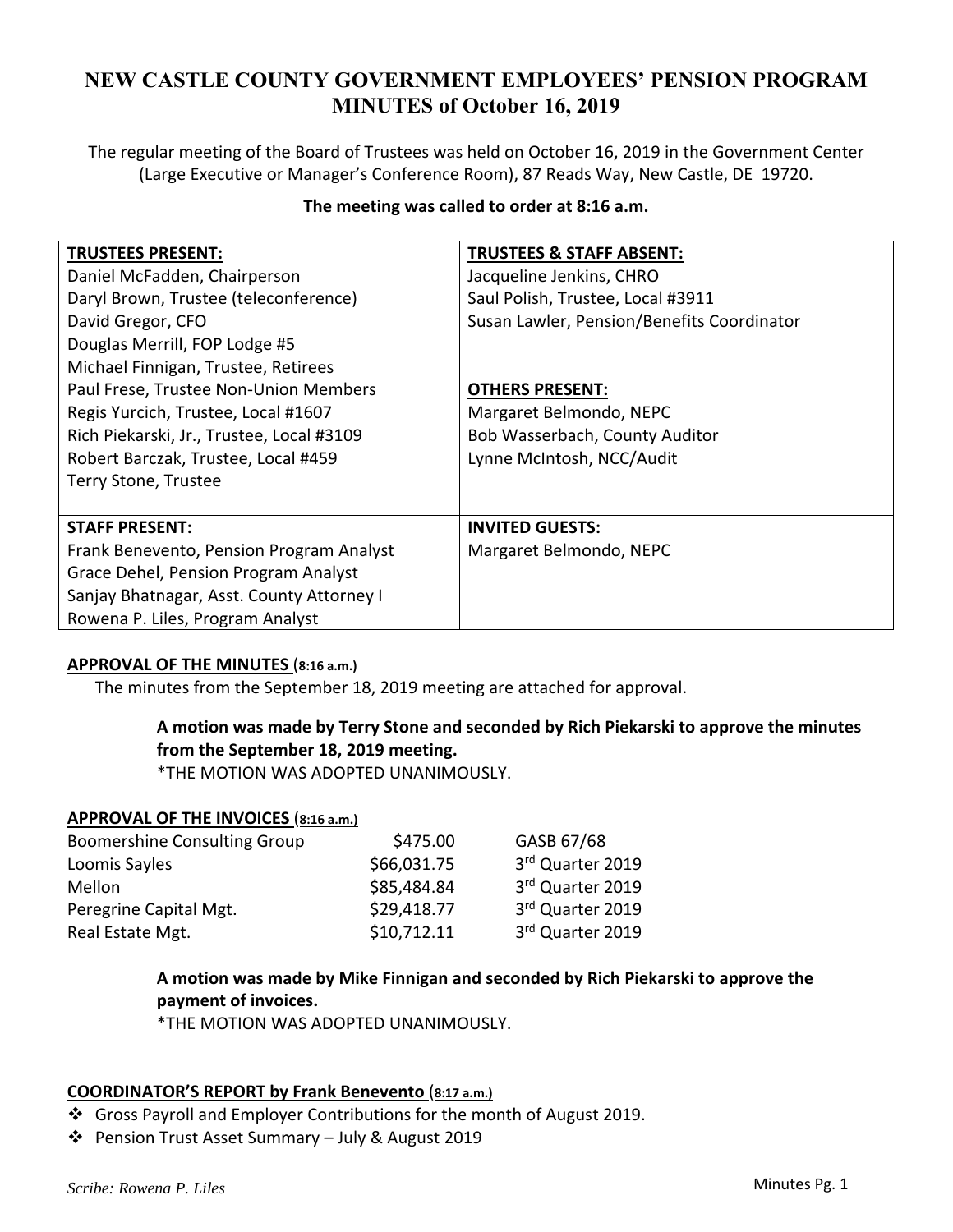|   | ❖ Pension Payments - September 2019                   |                |            |                 |
|---|-------------------------------------------------------|----------------|------------|-----------------|
|   | Payees for September<br>$\circ$                       | 1,493          |            |                 |
|   | <b>Active Participants</b><br>$\circ$                 | 1,442          |            |                 |
|   | DelPen                                                | 385            |            |                 |
|   | DelPen (ret)                                          | 59             |            |                 |
|   | Benefits total                                        | \$3,616,393.17 |            |                 |
|   | CAPITAL CALLS (8:17 a.m.)                             |                |            |                 |
|   | $\triangleright$ Vista Equity Partners                | \$207,225.00   | 10/04/2019 |                 |
|   | $\triangleright$ Vista Equity Partners                | \$150,305.00   | 10/18/2019 |                 |
|   | DISTRIBUTION OF CAPITAL (8:17 a.m.)                   |                |            |                 |
| ➤ | <b>Lexington Partners</b>                             | \$27,258.00    | 09/27/2019 |                 |
| ≻ | <b>HarbourVest Partners</b>                           | \$108,770.00   | 09/30/2019 |                 |
|   | $\triangleright$ Crescent Direct Lending              | \$60,073.00    | 10/07/2019 |                 |
|   | APPROVAL OF THE APPLICATIONS FOR BENEFITS (8:18 a.m.) |                |            |                 |
|   | <b>Service Retirements</b>                            |                |            |                 |
|   | (08367)                                               | \$1,317.33     | 11/01/2019 | RetGen          |
|   | (10640)                                               | \$120.00       | 09/06/2019 | SCGPen          |
|   | (05611)                                               | \$9,272.86     | 11/16/2019 | RetGen          |
|   | (05146)                                               | \$3,924.60     | 10/01/2019 | PenPln          |
|   | (05658)                                               | \$1,034.37     | 11/05/2019 | PenPln (Vested) |
|   | (07043)                                               | \$362.93       | 10/22/2019 | RetGen (Vested) |
|   | DelPen Retirements (8:18 a.m.)                        |                |            |                 |
|   | (06994)                                               | n/a            | 11/04/2019 | DelPen          |
|   | <b>APPROVAL OF THE SURVIVOR BENEFITS (8:18 a.m.)</b>  |                |            |                 |
|   | (14603)                                               | \$763.98       | 09/10/2019 | RetGen          |
|   | (14604)                                               | \$958.14       | 09/01/2019 | RetGen          |
|   | APPROVAL OF THE LUMP SUM BENEFITS (8:18 a.m.)         |                |            |                 |
|   | (14605) Bright                                        | \$1,445.70     | 10/01/2019 | RetGen          |
|   | APPROVAL OF THE REFUND BENEFITS (8:18 a.m.)           |                |            |                 |
|   | (13441) Draper                                        | \$2,475.35     | 10/01/2019 | CPGen           |
|   | (14151) Gilbert                                       | \$691.38       | 10/01/2019 | <b>CPEMS</b>    |

**A motion was made by Doug Merrill and seconded by Mike Finnigan to approve the service retirements, survivor, lump sum and refund benefits.** 

\*THE MOTION WAS ADOPTED UNANIMOUSLY.

## **OLD BUSINESS** (**8:19 a.m.)**

 Update – (Frank Benevento) ‐ Pension Administration Software – Back in April or May we discussed pension administration software for our staff. There was a question on what software the County is moving to for their Finance Department. That organization is Tyler and the software is Munis. We finally had a presentation from Tyler, on Munis, and they do not offer a pension module.